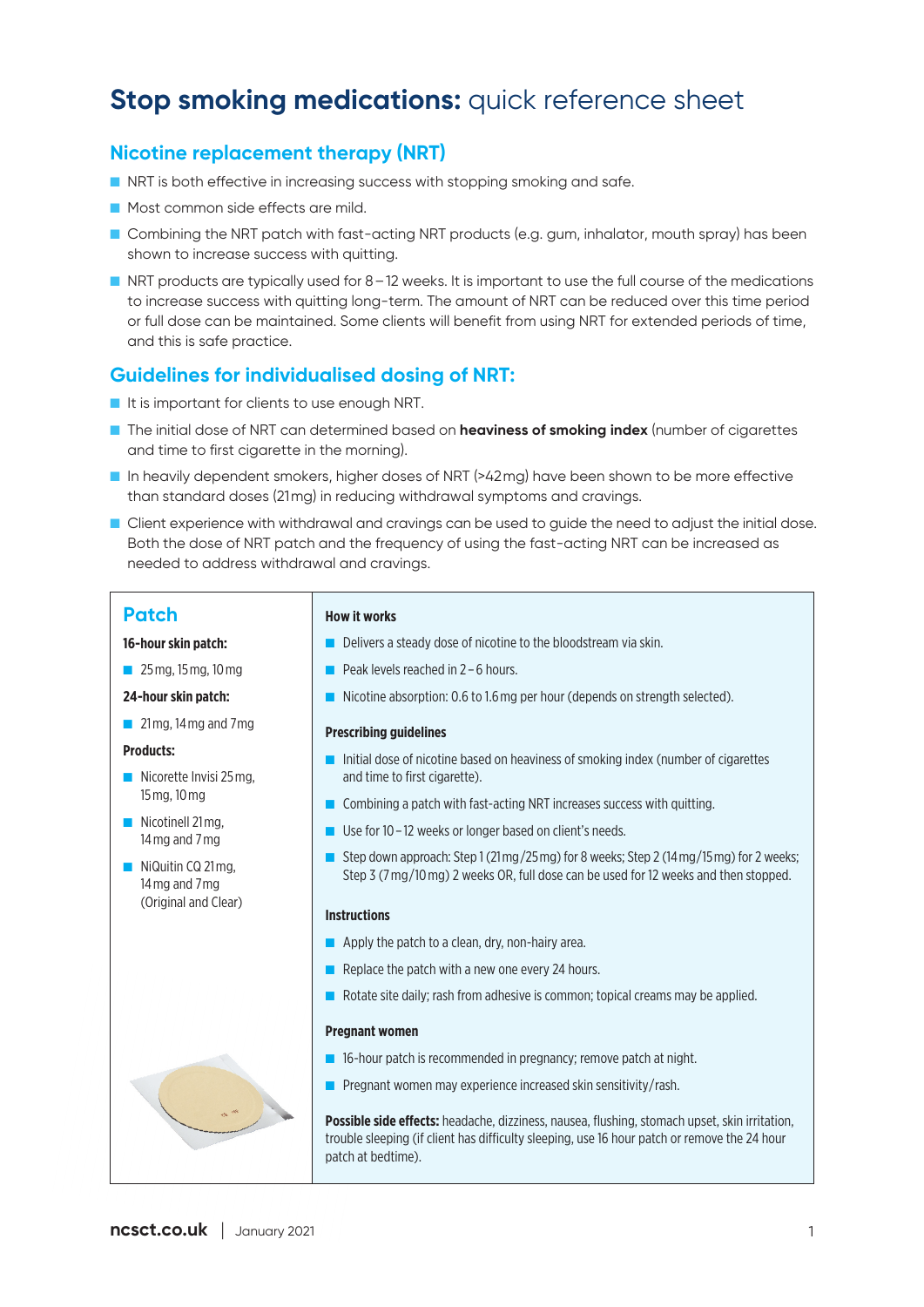# **Fast-acting products (oral and nasal)**

### **Gum**

### **Products:**

- Fruit fusion, freshmint, icy white, or plain
- Nicorette 2 and 4 mg
- Nicotinell 2 and 4 mg
- NiQuitin CQ 2 and 4 mg

**2 mg** (smokes their first cigarette 30 or more minutes after waking up)

**4 mg** (smokes their first cigarette within 30 minutes of waking up)



#### **How it works**

- Delivers nicotine to bloodstream through buccal mucosa (lining of mouth and throat).
- Peak levels reached in about 30 minutes.
- Nicotine absorption: approx. 0.9 mg per 2 mg piece and 1.2 mg per 4 mg piece.

#### **Instructions**

- Approx. one piece per hour every hour.
- Special chewing technique: chew and park.<sup>\*</sup>
- Chew-park-chew for about 20 30 minutes. After 30 minutes gum is exhausted.
- Use up to 15 pieces. Using more than 20 pieces per day may cause nausea, consider increasing dose of patch if client requires >20 pieces.
- Avoid acidic drinks (like fruit juice) for 15 minutes before or during use.
- Sticks to dentures; not appropriate for people with complicated dental work.
- Can be combined with NRT patch.
- **Duration of treatment: 8 12 weeks; can be extended as required.**

**Possible side effects:** nausea, headache, heartburn, coughing, hiccups, throat irritation.

\* *Chew and park:* Chew slowly until they can taste the nicotine or feel a slight tingling in their mouth, then stop chewing. Place the gum between the cheek and gums. After one minute, repeat the process until cravings are resolved.

### **Inhalator**

Plastic holder containing cartridge with 15 mg of nicotine **How it works**

- Puffing on inhalator draws nicotine vapour into the mouth: absorbed into bloodstream through buccal mucosa (lining of mouth and throat).
- Behavioural replacement for 'hand to mouth' action.
- Peak levels reached in 15 20 minutes.
- Nicotine absorption: 20 minutes puffing for 1 mg nicotine depending upon technique.

#### **Instructions**

- Line up ridges of plastic holder to open and insert cartridge (you will hear a click).
- Use every hour and puff for about 20 minutes or as needed to manage cravings.
- Special puffing technique: take slow shallow puffs to avoid throat burn.
- Each cartridge lasts for about 40 minutes of intense use.
- 6 cartridges per day.
- Avoid acidic drinks (like fruit juice) for 15 minutes before or during use.
- Can be combined with NRT patch.
- Duration of treatment: 8 12 weeks; can be extended as required.

**Possible side effects:** nausea, mouth/throat irritation.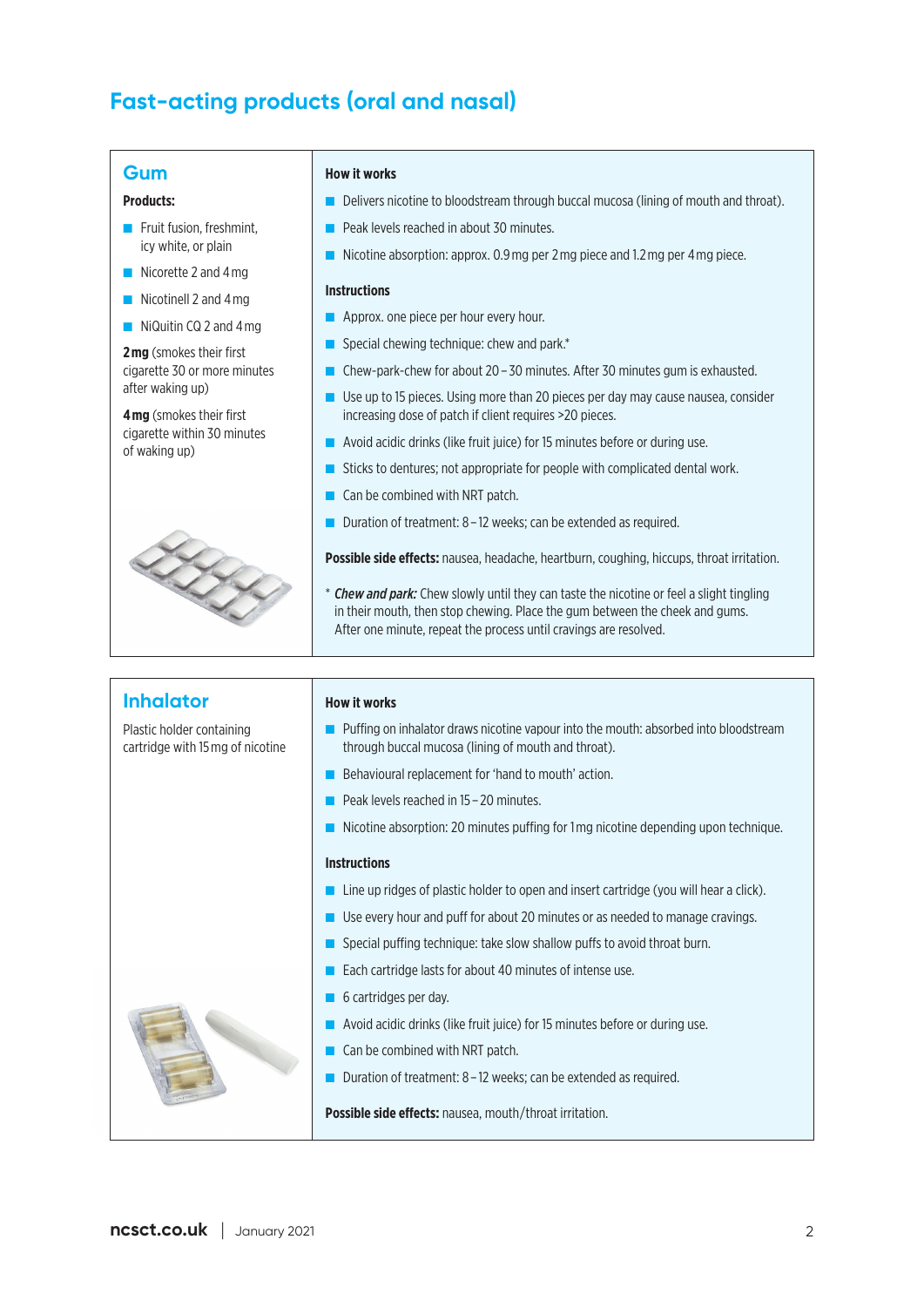# **Fast-acting products (oral and nasal)**

| <b>Mouth spray</b>                                     | <b>How it works</b>                                                                                                                                                                                                                  |
|--------------------------------------------------------|--------------------------------------------------------------------------------------------------------------------------------------------------------------------------------------------------------------------------------------|
| A 1 mg mouth spray:<br>Nicorette, brand name QuickMist | Delivery through buccal mucosa (lining of mouth and throat),<br>faster acting (about two minutes to reach bloodstream).                                                                                                              |
|                                                        | Nicotine absorption: peak levels reached within 16 minutes of administration.                                                                                                                                                        |
|                                                        | Each spray contains 1mg nicotine; bottle contains about 150 sprays.                                                                                                                                                                  |
|                                                        | <b>Instructions</b>                                                                                                                                                                                                                  |
|                                                        | $\blacksquare$ 1–2 sprays every 30 minutes to an hour, as required throughout the day to minimise<br>withdrawal symptoms and urges to smoke.                                                                                         |
|                                                        | Child-proof lock (push lever and slide up or down).<br>First use: prime the pump (point away and spray).                                                                                                                             |
|                                                        | Open mouth wide; point inside mouth toward cheek and spray (press firmly);<br>repeat on other side of mouth.                                                                                                                         |
|                                                        | Hold in mouth and refrain from swallowing for a few seconds immediately after spraying.                                                                                                                                              |
|                                                        | Avoid acidic drinks (like fruit juice) for 15 minutes before or during use.                                                                                                                                                          |
|                                                        | Can be combined with NRT patch.                                                                                                                                                                                                      |
|                                                        | Duration of treatment: 8 - 12 weeks; can be extended as required.                                                                                                                                                                    |
|                                                        | Possible side effects: headache, nausea, vomiting, changes in taste, tingling.                                                                                                                                                       |
|                                                        |                                                                                                                                                                                                                                      |
|                                                        |                                                                                                                                                                                                                                      |
| <b>Nasal spray</b>                                     | <b>How it works</b>                                                                                                                                                                                                                  |
| Bottled nicotine solution:<br>$10$ mg/ml               | Delivers nicotine to bloodstream through nasal mucosa;<br>faster acting (about two minutes to reach bloodstream).                                                                                                                    |
|                                                        | Peak levels reached in about 10 minutes.                                                                                                                                                                                             |
|                                                        |                                                                                                                                                                                                                                      |
|                                                        | Nicotine absorption: approx. 0.5 mg nicotine each shot.                                                                                                                                                                              |
|                                                        | Each bottle = $200$ sprays = $6$ days.                                                                                                                                                                                               |
|                                                        | <b>Instructions</b>                                                                                                                                                                                                                  |
|                                                        | Remove the protective cap. Prime the spray by placing the nozzle between first and<br>second finger with the thumb on the bottom of the bottle. Press firmly and quickly<br>until a fine spray appears, this can take a few 'pumps'. |
|                                                        | Insert the spray tip into one nostril, pointing the top towards the side and back of                                                                                                                                                 |
|                                                        | ■ Warn patients that initial use may not be pleasant. Inform patients these adverse<br>effects will pass with time (usually 2 days). Have a box of tissue on hand.                                                                   |
|                                                        | 1-2 shots of spray in each nostril every hour.                                                                                                                                                                                       |
|                                                        | Initially at least 30 shots a day.                                                                                                                                                                                                   |
|                                                        | Can be combined with NRT patch.                                                                                                                                                                                                      |
|                                                        | the nose (45 degree angle). Press firmly and quickly. Give a spray into the other nostril.<br>Duration of treatment: 8 - 12 weeks; can be used longer as required.                                                                   |

**e effects:** during the first 2 days of treatment, nasal irritation, sneezing, running nose, watering eyes, cough. Both the frequency and severity declines with continued use. Other possible side effects include nausea, headache.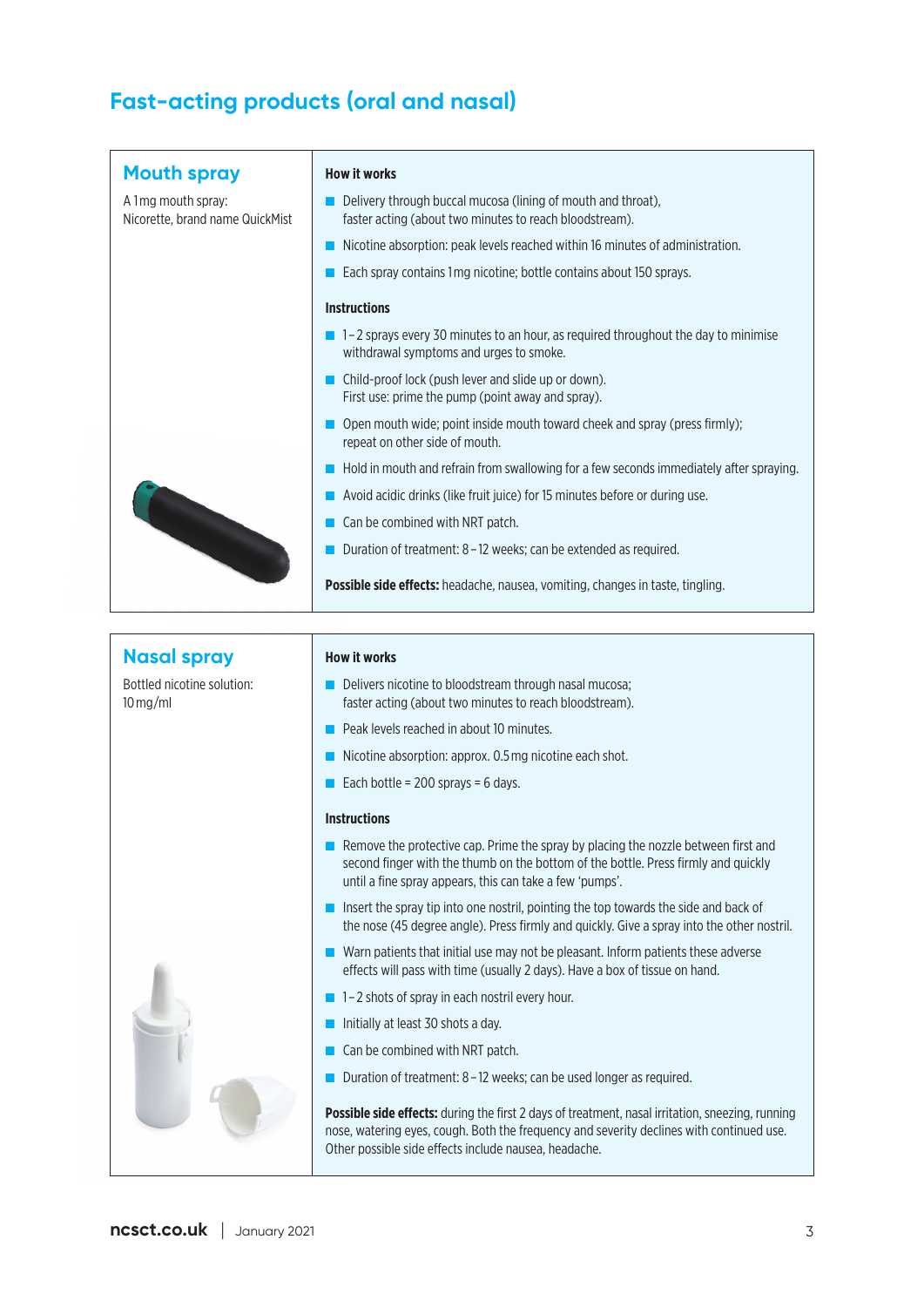# **Fast-acting products (oral and nasal)**

### **Lozenge and mini lozenge**

Sugar-free compressed tablet

- Nicotinell 1mg and 2mg (mint)
- NiQuitin CQ Original and Mini Lozenge 1.5 mg, 2 mg and 4 mg (Original, Mint)
- Nicorette Mini Lozenge 2 mg and 4 mg (mint)



#### **How it works**

- Delivers nicotine to bloodstream through buccal mucosa (lining of mouth and throat).
- Peak levels of 4 mg reached within 30 minutes.
- Nicotine absorption: approx. 1.5 mg per 4 mg lozenge.

### **Instructions**

- $\blacksquare$  Placed in mouth, allow to dissolve (20 30 minutes) by moving around mouth periodically; avoid crushing or chewing.
- 1 lozenge every 1 2 hours as required to minimise withdrawal symptoms and urges to smoke.
- Avoid acidic drinks (like fruit juice) for 15 minutes before or during use.
- Can be combined with NRT patch.
- Duration of treatment: 8 12 weeks; can be extended as required.

#### **Prescribing guidelines**

■ Greater tobacco dependence (smokes within 30 mins of waking): use 4 mg.

**Possible side effects**: sore mouth or throat, throat irritation, jaw pain, hiccups, nausea, headache.

| <b>Microtabs</b>                               | <b>How it works</b>                                                                                             |
|------------------------------------------------|-----------------------------------------------------------------------------------------------------------------|
| Nicorette: small white tablet<br>2 mg nicotine | Each tablet delivers nicotine to bloodstream via buccal mucosa (lining of mouth<br>and throat).                 |
|                                                | Peak levels reached in about 30 minutes.                                                                        |
|                                                | Nicotine absorption: approx. 0.9 mg per tablet.                                                                 |
|                                                | <b>Instructions</b>                                                                                             |
|                                                | Used sub-lingually: placed under the tongue until dissolved (30 minutes);<br>should not be chewed or swallowed. |
|                                                | Use $1 - 2$ per hour; $16 - 40$ tablets a day.                                                                  |
|                                                | Avoid acidic drinks (like fruit juice) for 15 minutes before or during use.                                     |
|                                                | Can be combined with NRT patch.                                                                                 |
|                                                | Duration of treatment: 8 – 12 weeks; can be used longer as required.                                            |
|                                                | 1 week s supply $= 2$ boxes of 100 each.                                                                        |
|                                                | <b>Possible side effects:</b> throat irritation, hiccups, nausea, headache.                                     |

### **For more information**

See Summary of Product Characteristics (SPC) where you can find all the information on effects, side effects, and drug interactions: **www.ncsct.co.uk/pub\_stop-smoking-medications.php** or **www.medicines.org.uk/emc/**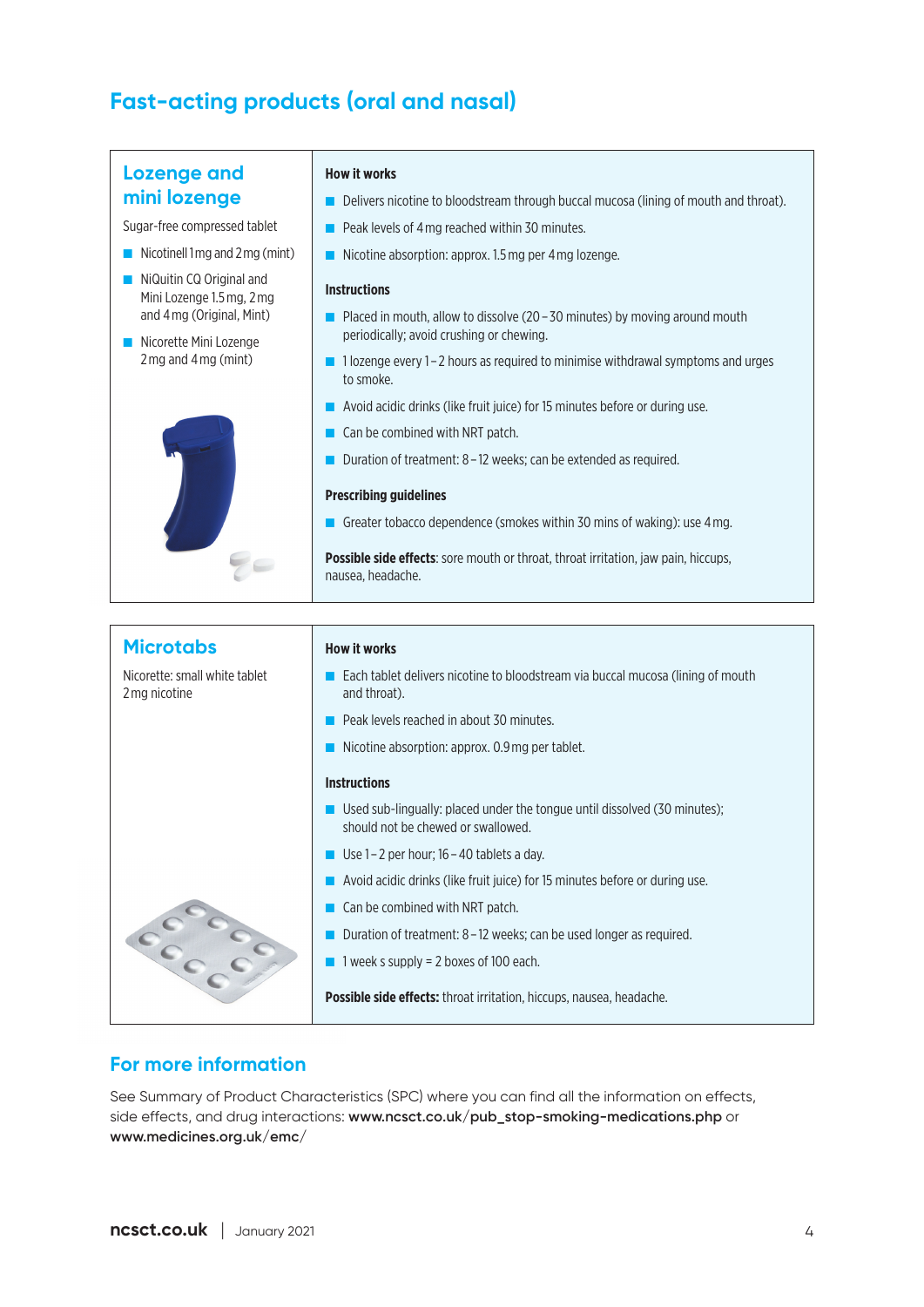## **Prescription only stop smoking medications**

### **Varenicline**

### (Champix)

### **How it works**

Varenicline works directly at the level of the nicotine receptors in the brain. Partially alleviates craving and withdrawal symptoms by partially stimulating nicotine receptors, and blocks the rewarding effects of nicotine if the client smokes.

### **How it is used**

- **Days 1 3:** 0.5 mg once daily
- **Day 4 7:** 0.5 mg twice daily (breakfast and dinner)
- **Weeks 2 12:** 1 mg twice daily (breakfast and dinner)

### **Instructions**

- Set quit date and begin taking varenicline 7-14 days before quit date.
- Swallow tablet whole: take with water and after a meal.
- Take tablets at last 8 hours apart.
- May have minor or moderate influence on the ability to drive and use machines. Make sure medication does not affect mental alertness before commencing these activities.
- Clients unable or unwilling to stop smoking after target quit date within 7– 14 days of medication use may continue using the medication. It is recommended that they set a new quit date within 5 weeks of use.
- Varenicline is used for 12 weeks and clients should use full course of treatment. An additional course of 12 weeks treatment may be prescribed for those clients who think that they need it.

#### **Contraindications**

- Pregnant and breastfeeding women, adolescents.
- End stage renal failure.

### **Cautions**

- Severe renal impairment (creatinine clearance <30 ml/min) reduce dose to 0.5 mg twice daily.
- Severe psychiatric disorder.

#### **Possible side effects**

Side effects generally resolve over time (first 2 weeks).

- Nausea (30%): mostly mild to moderate (3% severe). Verify clients are taking medication with/after a meal. Clients can be advised to lie down if this helps (the nausea will generally pass) and anti-emetics can be taken if persists.
- Headaches (15%)
- Insomnia (18%)<sup>\*</sup>
- Abnormal (vivid) dreams (13%)<sup>\*</sup>

\*Option to take dose earlier in the evening.

The dose may be reduced to 0.5 mg twice daily as required to address side effects.

### **History of psychiatric disorder**

- The use of varenicline in smokers with or without a history of psychiatric disorder has **NOT** been associated with an increased risk of serious neuropsychiatric adverse events compared with placebo.
- Practitioners should be aware of the possible emergence of serious neuropsychiatric symptoms in smokers attempting to quit with or without treatment.
- Care should be taken with clients with a history of psychiatric illness and clients should be advised and monitored accordingly. The possible risks of taking this medication should be weighed against the benefits of stopping smoking.